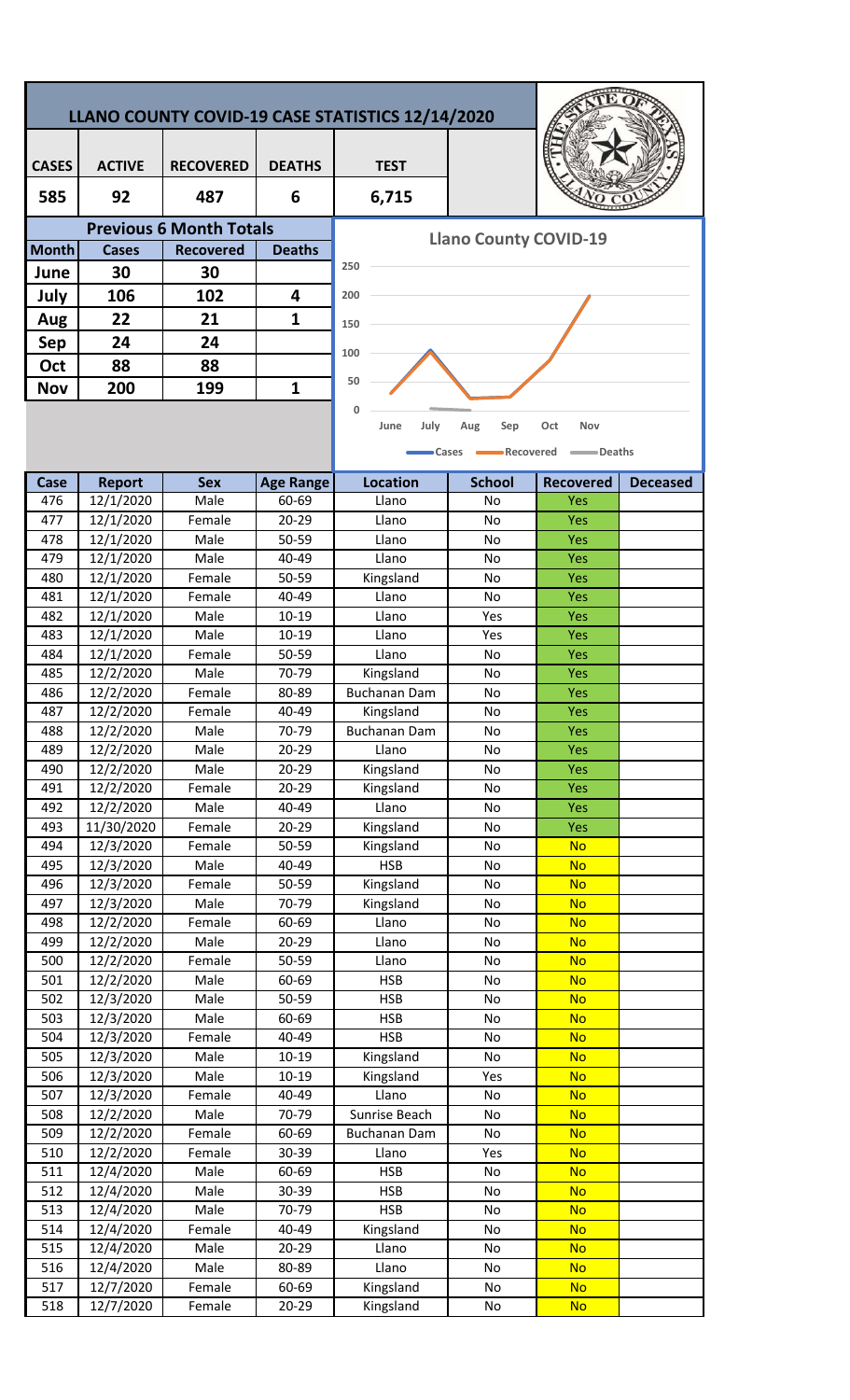| 519        | 12/7/2020                | Female           | 20-29              | Kingsland                  | No        | <b>No</b>              |  |
|------------|--------------------------|------------------|--------------------|----------------------------|-----------|------------------------|--|
| 520        | 12/7/2020                | Female           | 60-69              | Kingsland                  | No        | <b>No</b>              |  |
| 521        | 12/7/2020                | Female           | 20-29              | Kingsland                  | No        | <b>No</b>              |  |
| 522        | 12/7/2020                | Male             | 50-59              | Kingsland                  | No        | <b>No</b>              |  |
| 523        | 12/7/2020                | Male             | 60-69              | Buchanan Dam               | No        | <b>No</b>              |  |
| 524        | 12/7/2020                | Male             | 20-29              | <b>HSB</b>                 | No        | <b>No</b>              |  |
| 525        | 12/7/2020                | Male             | $0 - 10$           | Kingsland                  | No        | <b>No</b>              |  |
| 526        | 12/7/2020                | Male             | $10 - 19$          | Kingsland                  | No        | <b>No</b>              |  |
| 527        | 12/7/2020                | Female           | 60-69              | Llano                      | No        | <b>No</b>              |  |
| 528        | 12/7/2020                | Female           | 40-49              | Llano                      | No        | <b>No</b>              |  |
| 529        | 12/7/2020                | Female           | 50-59              | <b>HSB</b>                 | No        | <b>No</b>              |  |
| 530        | 12/7/2020                | Female           | 30-39              | Kingsland                  | No        | <b>No</b>              |  |
| 531        | 12/7/2020                | Female           | 30-39              | Llano                      | No        | <b>No</b>              |  |
| 532        | 12/7/2020                | Female           | 50-59              | <b>Buchanan Dam</b>        | No        | <b>No</b>              |  |
| 533        | 12/8/2020                | Female           | 60-69              | Llano                      | No        | <b>No</b>              |  |
| 534        | 12/8/2020                | Male             | 60-69              | Llano                      | No        | <b>No</b>              |  |
| 535        | 12/8/2020                | Male             | $10 - 19$          | Llano                      | Yes       | <b>No</b>              |  |
| 536        | 12/8/2020                | Female           | 50-59              | <b>Buchanan Dam</b>        | No        | <b>No</b>              |  |
| 537        | 12/9/2020                | Male             | 60-69              | <b>HSB</b>                 | No        | <b>No</b>              |  |
| 538<br>539 | 12/9/2020<br>12/9/2020   | Female<br>Female | 10-19<br>50-59     | Llano                      | Yes<br>No | <b>No</b><br><b>No</b> |  |
| 540        | 12/9/2020                | Female           | 60-69              | Kingsland                  | No        | <b>No</b>              |  |
| 541        | 12/9/2020                | Female           | 80-89              | valley spring<br>Kingsland | No        | <b>No</b>              |  |
| 542        | 12/9/2020                | Female           | 50-59              | Kingsland                  | No        | <b>No</b>              |  |
| 543        | 12/10/2020               | Male             | $20 - 29$          | Kingsland                  | No        | <b>No</b>              |  |
| 544        | 12/10/2020               | Female           | 70-79              | Bluffton                   | No        | <b>No</b>              |  |
| 545        | 12/10/2020               | Female           | $20 - 29$          | Kingsland                  | No        | <b>No</b>              |  |
| 546        | 12/10/2020               | Female           | 80-89              | <b>HSB</b>                 | No        | <b>No</b>              |  |
| 547        | 12/10/2020               | Male             | $10 - 19$          | Kingsland                  | Yes       | <b>No</b>              |  |
| 548        | 12/10/2020               | Male             | 10-19              | Llano                      | Yes       | <b>No</b>              |  |
| 549        | 12/10/2020               | Female           | $10 - 19$          | Kingsland                  | Yes       | <b>No</b>              |  |
| 550        | 12/10/2020               | Female           | 90-99              | Buchanan Dam               | No        | <b>No</b>              |  |
| 551        | 12/10/2020               | Female           | 90-99              | Bluffton                   | No        | <b>No</b>              |  |
| 552        | 12/11/2020               | Female           | 60-69              | Kingsland                  | No        | <b>No</b>              |  |
| 553        | 12/11/2020               | Male             | $10 - 19$          | Llano                      | Yes       | <b>No</b>              |  |
| 554        | 12/9/2020                | Male             | 70-79              | Kingsland                  | No        | <b>No</b>              |  |
| 555        | 12/9/2020                | Female           | 60-69              | Sunrise Beach              | No        | <b>No</b>              |  |
| 556        | 12/9/2020                | Male             | 50-59              | Llano                      | No        | <b>No</b>              |  |
| 557        | 12/11/2020               | Female           | 30-39              | Llano                      | No        | <b>No</b>              |  |
| 558        | 12/11/2020               | Male             | 60-69              | Llano                      | No        | <b>No</b>              |  |
| 559        | 12/11/2020               | Male             | $0 - 10$           | Kingsland                  | No        | <b>No</b>              |  |
| 560        | 12/11/2020               | Male             | $10 - 19$          | Kingsland                  | Yes       | <b>No</b>              |  |
| 561        | 12/10/2020               | Male             | 10-19              | Kingsland                  | No        | <b>No</b>              |  |
| 562        | 12/11/2020               | Male             | 60-69              | Kingsland                  | No        | <b>No</b>              |  |
| 563        | 12/14/2020               | Female           | 50-59              | Kingsland                  | No        | <b>No</b>              |  |
| 564        | 12/14/2020               | Male             | 50-59              | <b>HSB</b>                 | No        | <b>No</b>              |  |
| 565        | 12/14/2020               | Male             | 10-19              | Kingsland                  | Yes       | <b>No</b>              |  |
| 566        | 12/14/2020               |                  | 50-59              | Llano                      | No        | <b>No</b>              |  |
| 567        | 12/14/2020               | Female           | 50-59              | Kingsland                  | Yes       | <b>No</b>              |  |
| 568        | 12/14/2020               | Female           | 60-69              | Llano                      | No        | <b>No</b>              |  |
| 569<br>570 | 12/14/2020               | Male<br>Female   | 40-49<br>$10 - 19$ | Llano                      | No<br>No  | <b>No</b><br><b>No</b> |  |
|            | 12/14/2020               |                  |                    | Kingsland                  |           |                        |  |
| 571        | 12/14/2020               | Female<br>Female | 30-39<br>30-39     | Llano                      | No        | <b>No</b><br><b>No</b> |  |
| 572<br>573 | 12/14/2020<br>12/14/2020 | Female           | $20 - 29$          | Llano<br>Llano             | No<br>No  | <b>No</b>              |  |
| 574        | 12/14/2020               | Male             | $10 - 19$          | Buchanan Dam               | Yes       | <b>No</b>              |  |
| 575        | 12/14/2020               | Female           | 70-79              | Llano                      | No        | <b>No</b>              |  |
| 576        | 12/14/2020               | Female           | 70-79              | Llano                      | No        | <b>No</b>              |  |
| 577        | 12/11/2020               | Male             | 80-89              | Llano                      | No        | <b>No</b>              |  |
| 578        | 12/11/2020               | Male             | 70-79              | Llano                      | No        | <b>No</b>              |  |
| 579        | 12/11/2020               | Male             | 80-89              | Llano                      | No        | <b>No</b>              |  |
| 580        | 12/11/2020               | Female           | 70-79              | Llano                      | No        | <b>No</b>              |  |
| 581        | 12/11/2020               | Female           | 30-39              | Llano                      | No        | <b>No</b>              |  |
| 582        | 12/14/2020               | Male             | 60-69              | <b>HSB</b>                 | No        | <b>No</b>              |  |
| 583        | 12/14/2020               | Male             | $0 - 10$           | Kingsland                  | No        | <b>No</b>              |  |
|            |                          |                  |                    |                            |           |                        |  |